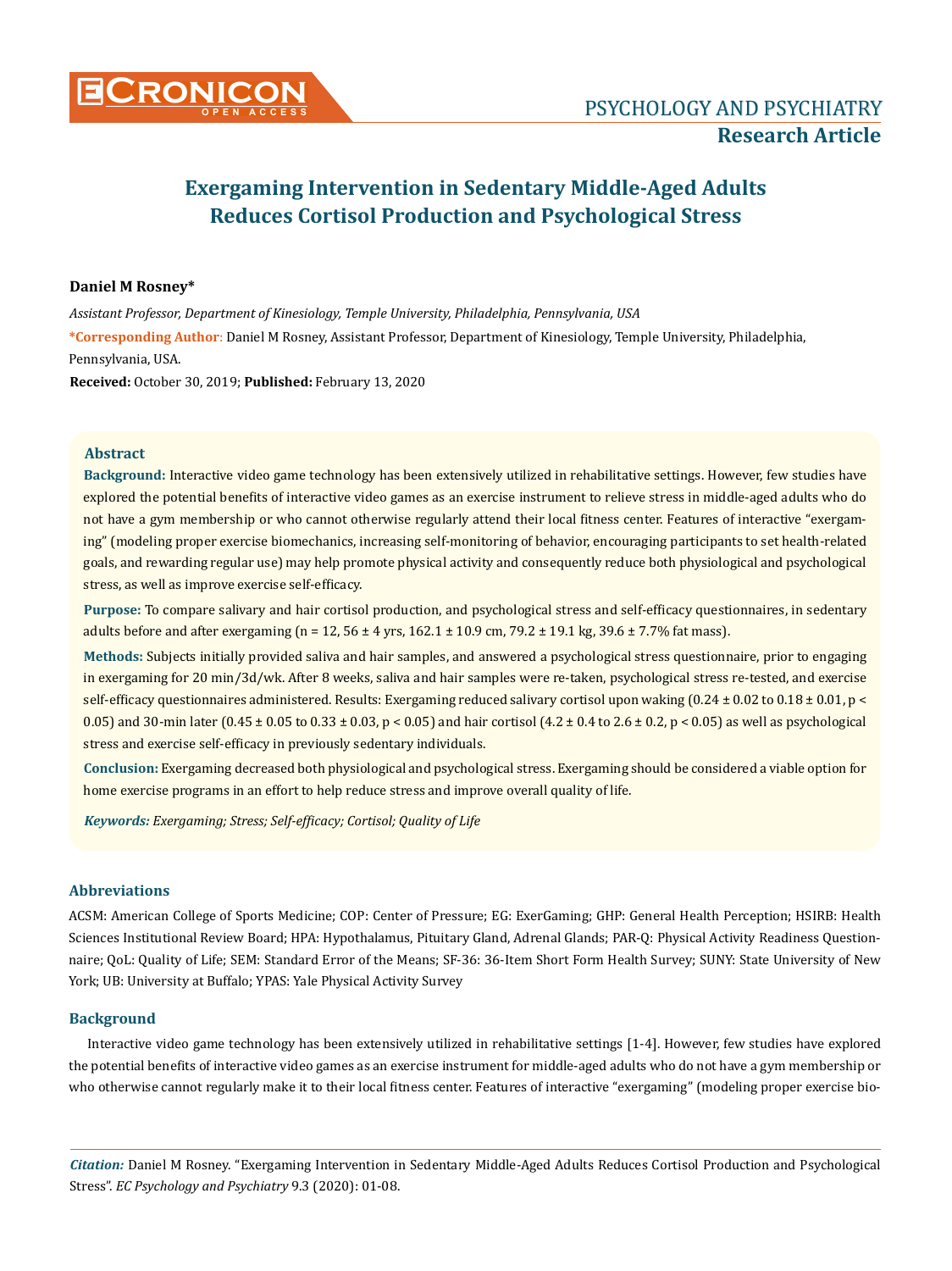mechanics, increasing self-monitoring of behavior, encouraging participants to set health related goals, and rewarding regular use) may help promote physical activity and consequently improve physiological and psychological stress response.

# **Aim of the Study**

To establish the effects of an exergaming intervention on salivary and hair cortisol production, as well as on overall health perceptions, in a sedentary yet otherwise healthy middle-aged adult population.

### **Methods**

### **Data collection**

Sedentary but generally healthy men and women were recruited via the hanging of flyers in the local community and using social media listserv emails. Participants must have adequate vision and hearing to interact with games, not presently participating in an exercise program or utilizing Nintendo Wii or other exergaming platforms, no history of seizures or epilepsy, not taking specific medications with the capacity to influence cortisol production via several pathways affecting the HPA axis, no known hyper or hypocortisolism, no known contraindications for exercise. Prior to visiting the lab for the first time, potential participants were phone screened to assess their eligibility, and if deemed eligible, were required to provide informed consent prior to participation in the study. Once eligibility was established, the first lab visit screening occurred and required approximately 2 hours to complete. This screening visit consisted of the Informed Consent, anthropometric measures (height, weight, body fat % via the Bod Pod, Cosmed USA Inc., IL) and the SF-36 Health Survey was administered. The SF-36 is the most widely evaluated generic patient assessed health outcome instrument, measuring functional health and well-being. Hair and saliva samples were also collected to determine baseline cortisol levels. A saliva collection kit was given to each subject before and after the study consisting of six pre-labeled cryovials each containing a synthetic swab. Subjects were instructed to place the swab under their tongue upon waking, 30-minutes later, and as close to 4 pm as possible, without eating or drinking an hour prior to each collection. The swab was then placed in a -80°C freezer until completion of the study for subsequent immunoassay [5] (Salimetrics LLC, Carlsbad, CA). Hair was collected during the first study visit and again during the final visit. Hair strands totaling at least 5-cm in diameter were cut at the base of the vertex posterior of the head. Cut hair was then wrapped in aluminum foil labeled for proximal and distal ends, and then placed inside a paper envelope. Envelopes were stored in a locked filing cabinet inside assigned folders labeled with anonymous subject numbers until completion of the study for subsequent analysis [6] (Behavioral Immunology and Endocrinology Laboratory, University of Colorado Denver, Aurora, CO). The following eight weeks consisted of 20-minute exercise visits occurring three times per week. During these visits, participants conducted whole body metabolically demanding exercises by playing self-selected Nintendo Wii Fit games (Table 1) under the observation of trained personnel in a carpeted, well-ventilated lab. This room is conveniently located adjacent a water fountain and restroom and does not contain objects that participants could accidentally strike or fall into while exercising. Furthermore, this room is well lit, minimizing the risk of photosensitive epileptic seizures. Participants also documented any injuries and other events that occurred in their lives, which may adversely affect their performance in this study. The final study visit occurred back in the laboratory within one week of the last exercise visit and consisted of post-study measurements repeating the pre-study functional fitness tests and questionnaires from the first laboratory visit to allow for comparison. All experiments were performed in compliance with the relevant laws and institutional guidelines of the HSIRB.

| <b>Nintendo Wii Exercises</b> |                                                                |  |  |
|-------------------------------|----------------------------------------------------------------|--|--|
| Mode                          | <b>Options</b>                                                 |  |  |
| Aerobic                       | Hula Hoop, Basic Step, Synchronized Running, Rhythmic Boxing   |  |  |
| Strength                      | Push-up, Side Plank, Front Lunge, Triceps Extension, Leg Raise |  |  |
| <b>Balance</b>                | Table Tilt, Penguin Slide, Soccer Heading, Ski Slalom/Jump     |  |  |
| Yoga                          | Palm Tree, Warrior, Downward-Facing Dog, Triangle, Roman Chair |  |  |

*Table 1: Nintendo Wii Fit exercise options self-selected by study participants.*

*Citation:* Daniel M Rosney. "Exergaming Intervention in Sedentary Middle-Aged Adults Reduces Cortisol Production and Psychological Stress". *EC Psychology and Psychiatry* 9.3 (2020): 01-08.

 $02$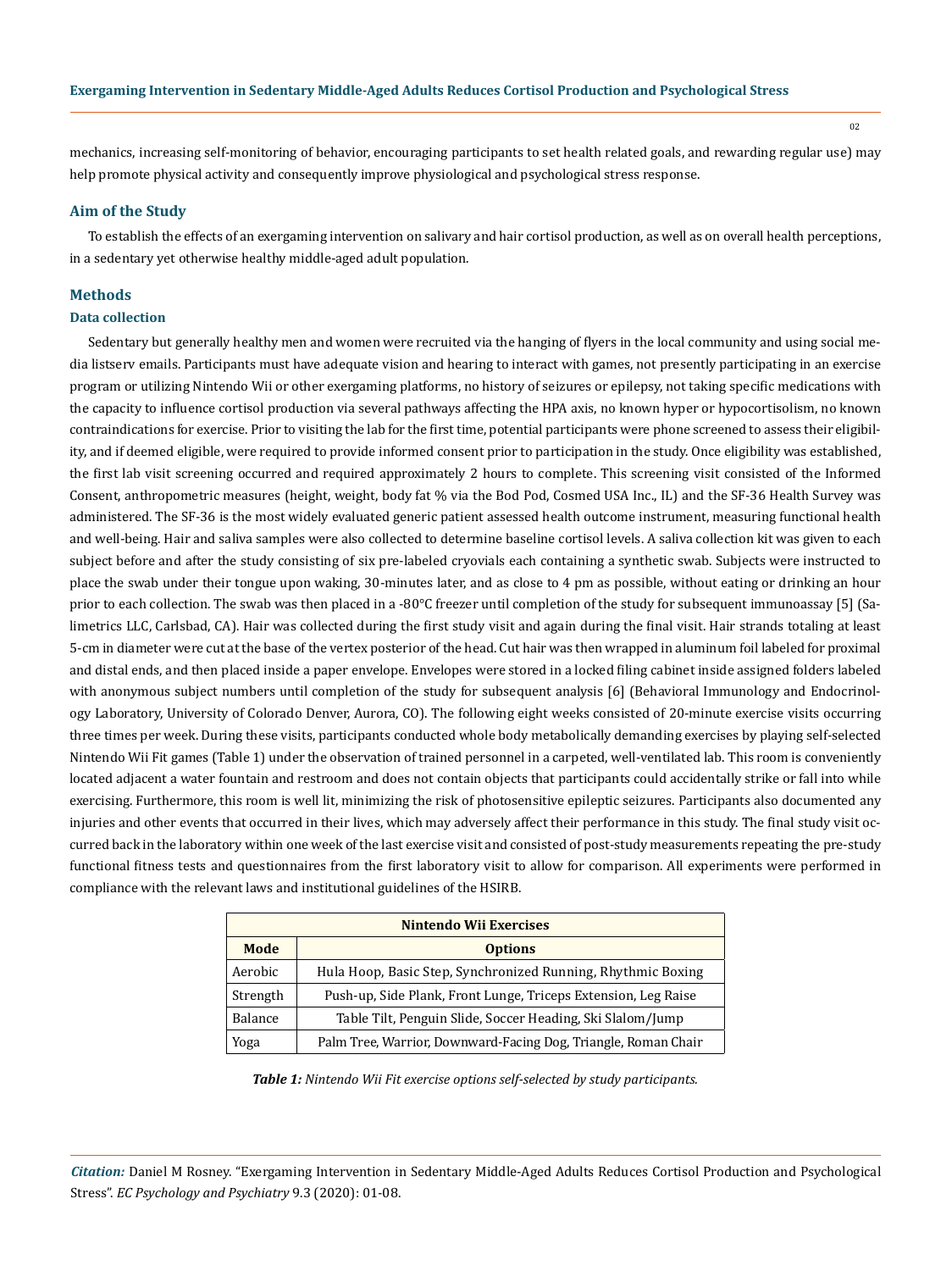#### **Statistical analysis**

The difference in outcome measures was analyzed using a two-way analysis of variance (ANOVA) with repeated measures using Sigma-Stat® software version 4.00 for windows (Systat Software, San Jose, CA). If statistical significance existed, a post hoc *t*-test with Holm-Sidak correction was used to determine the differences. A value of p < 0.05 was considered significant. All data are presented as means SEM except demographics, which are presented as means ± standard deviations.

# **Results**

# **Subject characteristics**

Subjects were recruited via flyers in the local community and using social media listserv emails. In total, 52 individuals initially expressed interest in participating in this study. Approximately half of those attended informational meetings and signed the Informed Consent form. Thirteen of those were fully qualified and subsequently enrolled into the study. Later, one of those individuals voluntarily dropped out following the initial screening visit citing a schedule that was too busy to participate. Consequently, 12 subjects fully completed all 26 study visits. Subjects' height, weight, and fat mass (Table 2) were typical of the average American middle-aged adult [7]. No subjects reported any significant changes to their health during the course of the study.

| <b>Subject Characteristics</b>  |                  |  |
|---------------------------------|------------------|--|
| Age (years) 2 Males, 10 Females | $56.6 \pm 3.6$   |  |
| Height (cm)                     | $160.0 \pm 46.2$ |  |
| Weight (kg) pre-study           | $79.2 \pm 19.1$  |  |
| Weight (kg) post-study          | $79.1 \pm 19.2$  |  |
| Fat Mass (kg) pre-study         | $31.5 \pm 10.0$  |  |
| Fat Mass (kg) post-study        | $31.6 + 11.4$    |  |
| Fat Mass % pre-study            | $39.6 \pm 7.7$   |  |
| Fat Mass % post-study           | $39.5 \pm 7.9$   |  |
| Ethnicity                       |                  |  |
| Caucasian                       | 10               |  |
| African American                | 1                |  |
| Asian                           | 1                |  |

*Table 2: Subject characteristics. Subject characteristics data represented as mean ± SD.* 

# **Cortisol**

#### **Saliva**

Saliva samples were collected upon waking and 30-min later. There was a significant difference in cortisol levels before and after exergaming in both the waking sample (0.20 μg/dL ± 0.02 to 0.10μg/dL ± 0.01, *p* = 0.03) (Figure 1) and the sample collected 30-min after waking (0.40 μg/dL ± 0.05 to 0.30 μg/dL ± 0.03, *p* < 0.001) (Figure 2). These post-exergaming reductions reflect a 50% and 25% decrease respectively.

#### **Hair**

Cortisol levels were measured in the most proximal 3-cm segment of hair. There was a 38% decline after exergaming  $(4.2pg/mL \pm 0.4)$ to  $2.6$ pg/mL  $\pm$  0.2,  $p = 0.009$ ) (Figure 3).

*Citation:* Daniel M Rosney. "Exergaming Intervention in Sedentary Middle-Aged Adults Reduces Cortisol Production and Psychological Stress". *EC Psychology and Psychiatry* 9.3 (2020): 01-08.

 $0<sup>3</sup>$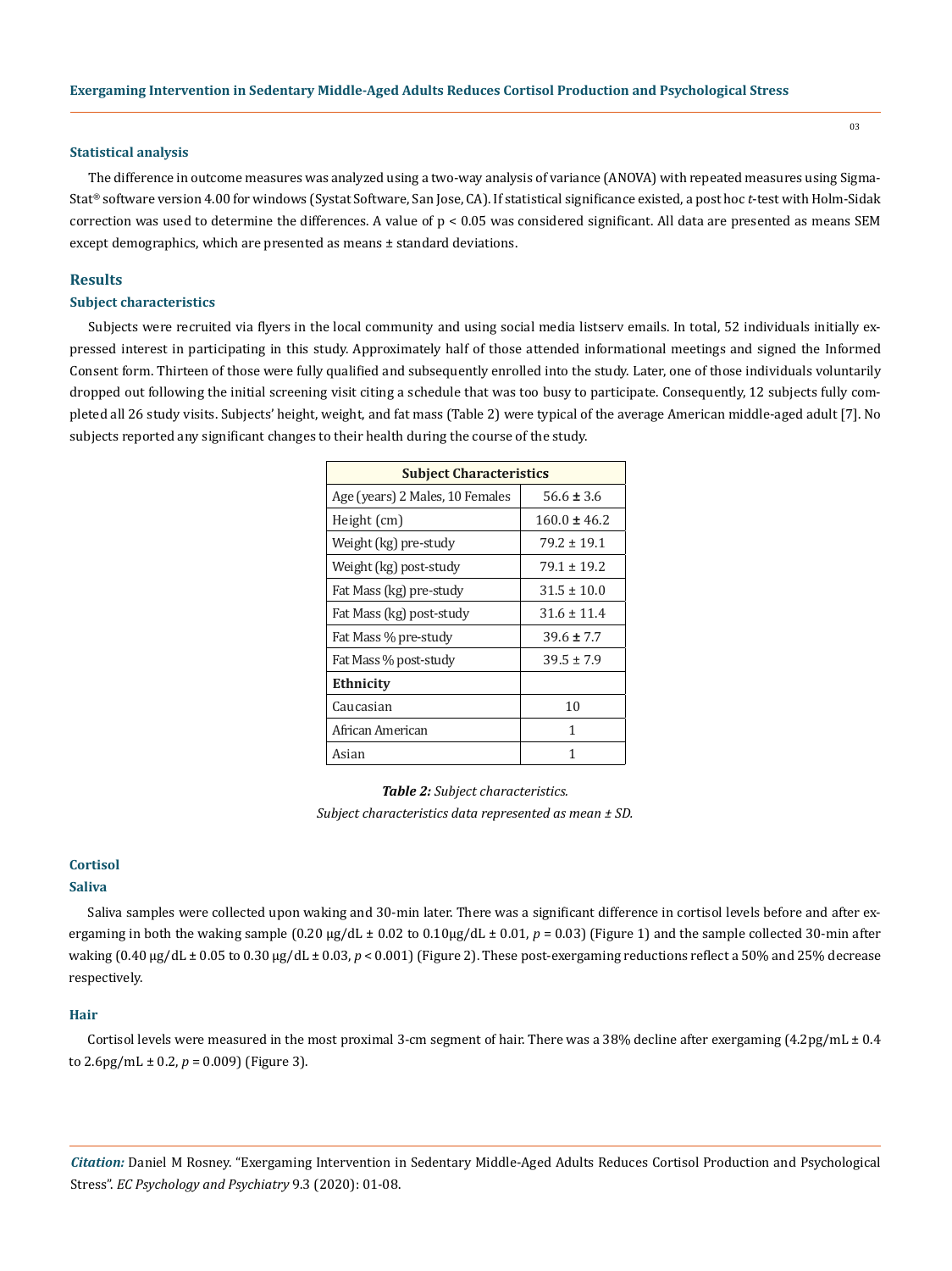

04

*Figure 1: Salivary cortisol upon waking pre and post-EG. Post-EG resulted in lower cortisol levels than pre-EG. Results represented as mean ± SEM, p = 0.03.*



*Figure 2: Salivary cortisol 30-min after waking pre and post-EG. Post-EG resulted in lower cortisol levels than pre-EG. Results represented as mean ± SEM, p < 0.001.*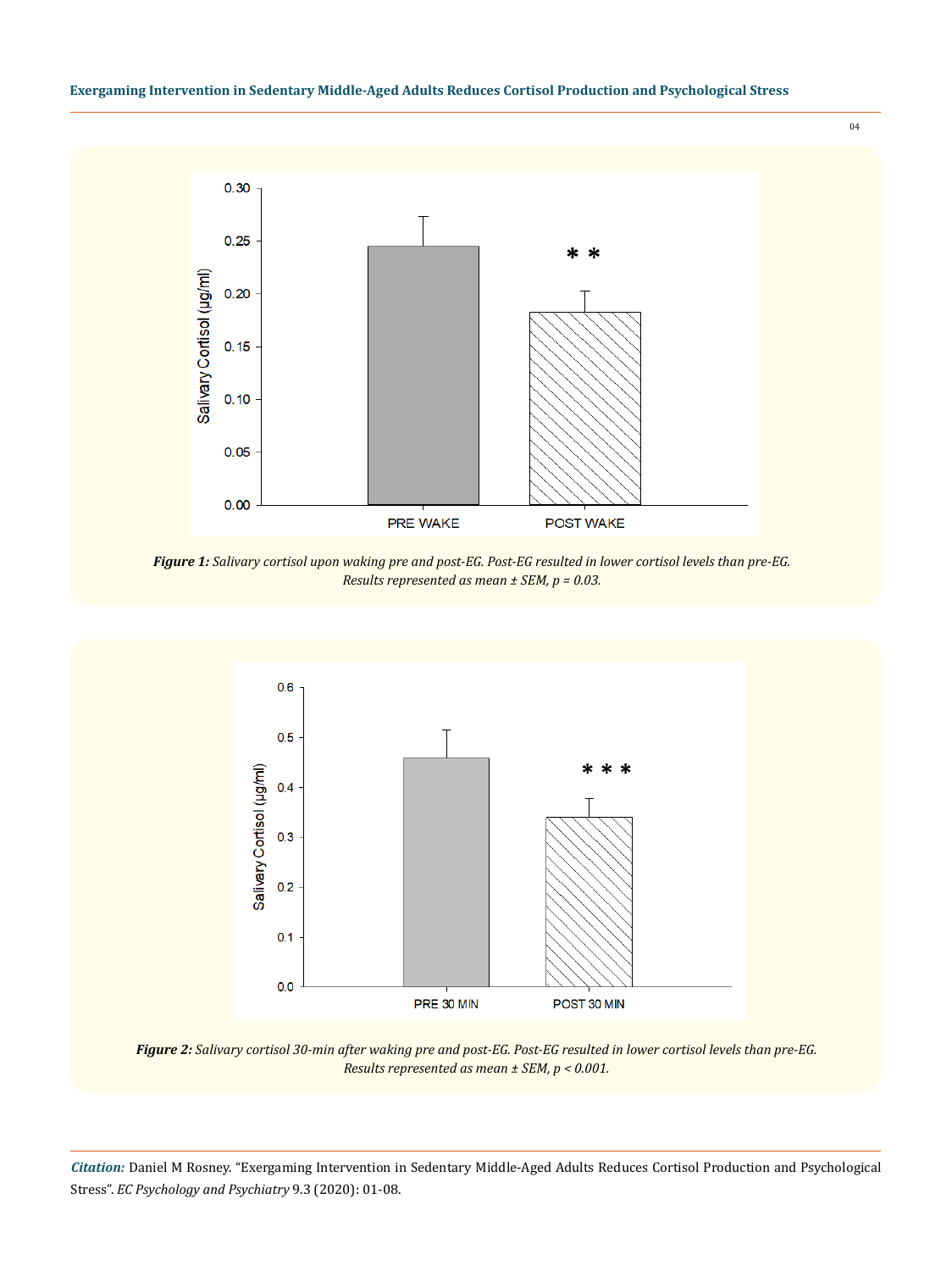05



*Figure 3: Cortisol in the proximal 3 cm segment of hair pre and post-EG. Post-EG resulted in lower cortisol levels than pre-EG. Results represented as mean ± SEM, p = 0.009.*

# **Health perceptions SF-36**

The Short Form 36 Questionnaire measures quality of life through multiple self-reported questions regarding subjects' physical health, emotional health, and overall well-being. The SF-36 was administered before and after 8 weeks of exergaming. Post exercise intervention, there was an 11% increase in the Physical Functioning score  $(83 \pm 3.2 \text{ to } 92 \pm 2.7, p < 0.05)$ . We also observed an 18% increase in the General Health Perception score (62 ± 2.4 to 73 ± 2.9, *p* < 0.05).

# **Discussion**

This study was designed to assess the effects of an exergaming intervention on self-reported health, as well as on salivary and hair cortisol production, in a sedentary yet otherwise healthy middle-aged adult population. After eight weeks, exergaming significantly enhanced participants' perception of their own physical functioning and overall general health. Exergaming also significantly improved participants' HPA-axis response to the physical and psychosocial stressors in their daily lives. This is an important finding since a continued escalation in allostatic load from HPA-axis hyperactivity is associated with the increased risk of developing hypertension [8], obesity [9], Type 2 diabetes [10], cardiovascular disease [11] and depression [12].

### **SF-36**

We showed that exergaming resulted in higher ratings of self-reported physical functioning and overall general health. Based on the inherent qualities of questionnaires, responses could potentially be the result of mere subjective perceptions based solely on participating in a study investigating physicality and health. Indeed, MacNeil., *et al.* found that even during the initial stages of study participation,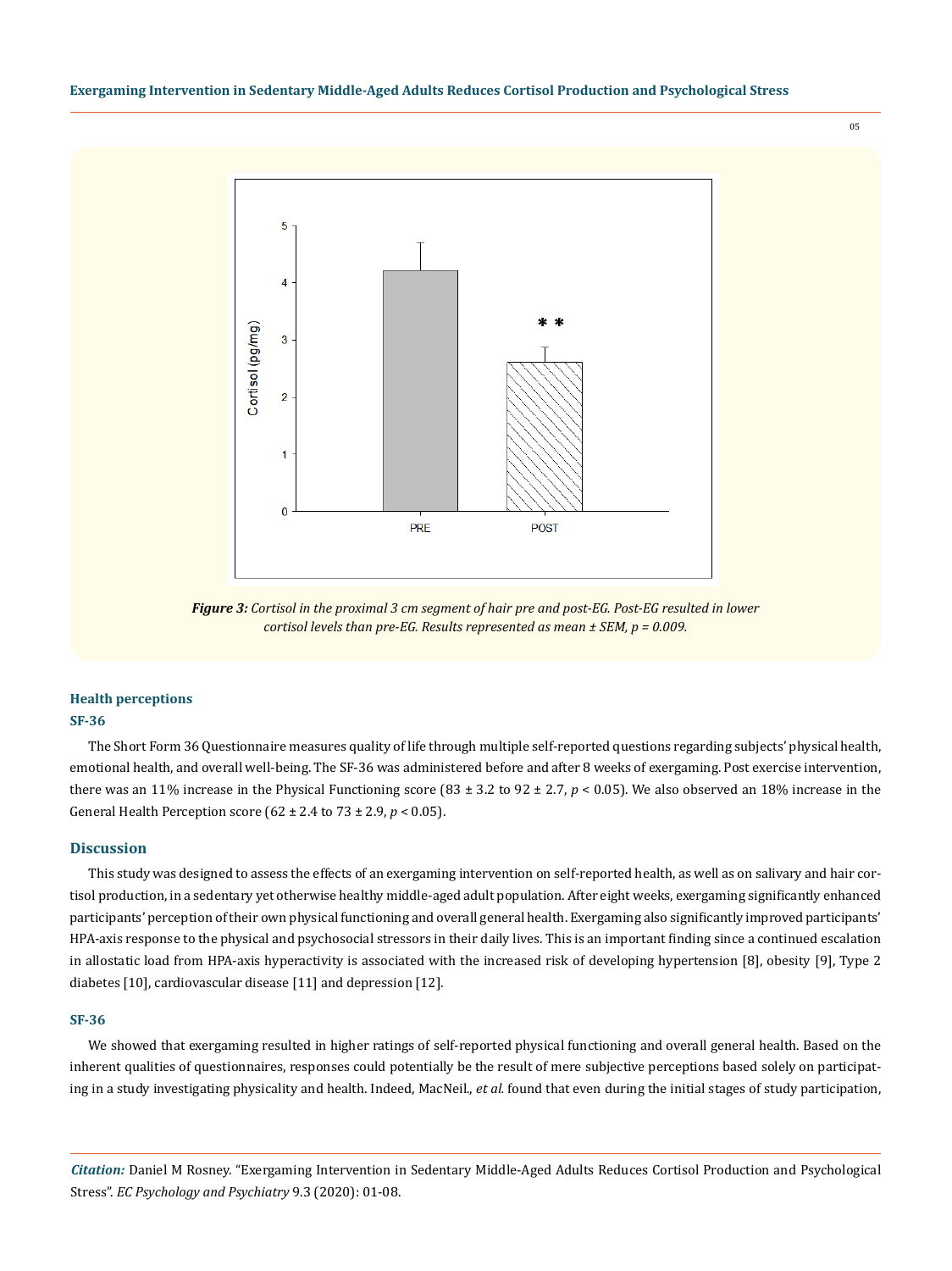06

subject awareness of their own unhealthy behaviors was raised, revealing evidence of subtle research participation effects which varied according to the health behavior and its perceived social acceptability [13]. French and Sutton concluded that the processes involved in taking part in research studies impacts participants' thinking and feelings about the targeted behaviors [14]. In the current study, participants were asked to keep their normal routines, and to report any deviations in physical activity or health status. Compliance was evaluated at every visit, 24 times over the course of 8 weeks. While no subject indicated an alteration in their daily patterns or health, there remains the possibility of a research participation effect influencing their perceptions, and thus ultimately their responses to the SF-36.

 Beyond the effects of research participation, subjects could have truly felt healthier and fitter based on the Hawthorne effect. The Hawthorne effect is a type of reactivity in which individuals modify an aspect of their behavior in response to their awareness of being observed [15,16]. The original research from 1924-32 at the Hawthorne Works (a Western Electric factory outside Chicago) was commissioned to see if their workers would become more productive in higher or lower levels of light. The workers' productivity seemed to improve when changes were made and diminished when the study ended. It was suggested that the productivity gain occurred as a result of the motivational effect on the workers of the interest being shown in them. Later interpretations such as that done by Landsberger suggested that the novelty of being research subjects and the increased attention from such could lead to temporary increases in workers' productivity [17]. This interpretation was dubbed "the Hawthorne effect".

Systematic reviews provide evidence that answering research questions, as well as engaging in other parts of the research process, can and do have a modifying impact on study participants' behaviors [18,19]. Yet in the current study, only two of the eight specific activities measured by the SF-36 significantly changed, indicating that subjects did not alter their views merely as a result of study participation. These data suggest that while the Hawthorne effect cannot be totally discounted, post-intervention changes in perceived health and fitness were mediated, in part, by physiological changes from exergaming.

#### **Cortisol**

While subjects' perceptions and reactivity to participating in a research study are possible explanations to current observations, significant improvements to participants' physiological response to stressors were objectively measured. The current study was innovative as no studies have examined the stress response through salivary and hair cortisol production following 8-weeks of Nintendo Wii Fit game play. In summary, findings suggest that habitual participation in low to moderate-intensity exergaming elicits, on average, a lower level of cortisol in hair and saliva samples in middle-aged adults. This suggestion supports previous studies that have found low to moderateintensity physical activity decreases circulating cortisol levels [20].

One important finding of the current study is that hair cortisol was not correlated to salivary cortisol. This is in concordance with Steudte and colleagues who revealed a non-significant correlation, r = 0.27, between hair cortisol and diurnal salivary cortisol [21]. A more robust analysis was conducted by Sauvé., *et al.* who found significant correlations between hair cortisol and 24h-urinary cortisol,  $r = 0.33$ , but not with plasma,  $r = 0.06$ , or morning salivary cortisol,  $r = 0.31$  [22]. Irrespective of correlation across methodologies, hair cortisol showed a significant reduction after 8-weeks of exergaming, suggesting a physiological adaptation in the HPA-axis in response to stress.

These data also suggest a linkage between the SF-36 scales and the diurnal cortisol profile. Our findings of attenuated salivary cortisol production and improved SF-36 scores agrees with Hagger-Johnson., *et al*. who reported that salivary cortisol was associated with physical and mental components of SF-36 functional health status [23]. By connecting a health-related QoL measure such as the SF-36 to an objective measure such as salivary cortisol, our results provide further evidence that the SF-36 should be measured alongside cortisol in future research as they both capture important aspects of perceived and functional health status.

### **Conclusion**

Discoveries include new findings on the reduction of salivary and hair cortisol production through exergaming. Additionally, exergaming improved psychological stress responses. Moreover, exergaming elicited a habitual voluntary moderate-intensity exercise level in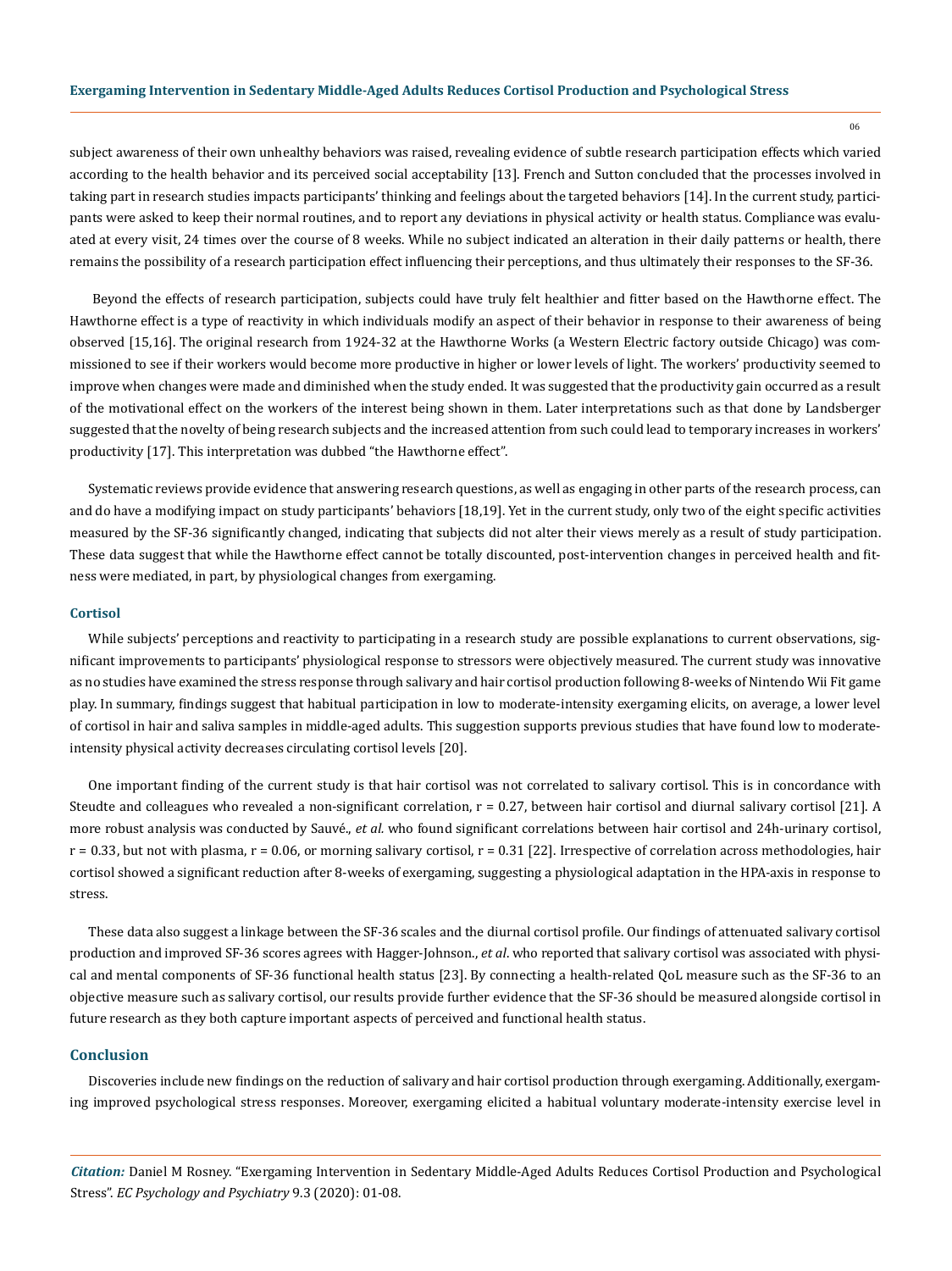07

these previously sedentary participants. Interactive video game systems should be considered a viable option for convenient, enjoyable, in-home exercise programs to reduce stress and assist individuals in meeting ACSM physical activity guidelines. These discoveries add to the current literature concerning the reduction of stress and exercise barriers through interactive video games.

# **Funding**

The author(s) received no financial support for the research, authorship, and/or publication of this article.

# **Bibliography**

- 1. [Butler DP and Willett K. "Wii-habilitation: Is there a role in trauma?"](https://www.ncbi.nlm.nih.gov/pubmed/20398899) *Injury-International Journal of the Care of the Injured* 41.9 (2010).
- 2. O'Meara M., *et al*. "Benefits of The Wii Video Game in Geriatric Communities". *Journal of the American Geriatrics Society* 59 (2011): S109-S110.
- 3. [O'Donovan C and Hussey J. "Active video games as a form of exercise and the effect of gaming experience: a preliminary study in](https://www.ncbi.nlm.nih.gov/pubmed/22898576)  [healthy young adults".](https://www.ncbi.nlm.nih.gov/pubmed/22898576) *Physiotherapy* 98.3 (2012).
- 4. Chao YY., *et al*[. "The feasibility of an intervention combining self-efficacy theory and Wii Fit exergames in assisted living residents: A](https://www.ncbi.nlm.nih.gov/pubmed/23764366)  pilot study". *Geriatric Nursing* [34.5 \(2013\): 377-382.](https://www.ncbi.nlm.nih.gov/pubmed/23764366)
- 5. [Salimetrics L. "Expanded Range High Sensitivity Salivary Cortisol Enzyme Immunoassay Kit". Salimetrics \(2016\).](C://Users/ACT/Downloads/Salivary%20Cortisol%20ELISA.pdf)
- 6. Wright KD., *et al*[. "Hair Cortisol Analysis: A Promising Biomarker of HPA Activation in Older Adults".](https://www.ncbi.nlm.nih.gov/pmc/articles/PMC4566915/) *Gerontologist* 55 (2015): S140- [S145.](https://www.ncbi.nlm.nih.gov/pmc/articles/PMC4566915/)
- 7. [Prevention CfDCa. National Center for Health Statistics. CDC \(2017\).](https://www.cdc.gov/nchs/index.htm)
- 8. Esler M., *et al*[. "Chronic mental stress is a cause of essential hypertension: Presence of biological markers of stress".](https://www.researchgate.net/publication/5544178_Chronic_mental_stress_is_a_cause_of_essential_hypertension_Presence_of_biological_markers_of_stress) *Clinical and Ex[perimental Pharmacology and Physiology](https://www.researchgate.net/publication/5544178_Chronic_mental_stress_is_a_cause_of_essential_hypertension_Presence_of_biological_markers_of_stress)* 35.4 (2008): 498-502.
- 9. Vicennati V., *et al*[. "Stress-related Development of Obesity and Cortisol in Women".](https://www.ncbi.nlm.nih.gov/pubmed/19300426) *Obesity* 17.9 (2009): 1678-1683.
- 10. Pouwer F., *et al*[. "Does emotional stress cause type 2 diabetes mellitus? A review from the European Depression in Diabetes \(EDID\)](https://www.ncbi.nlm.nih.gov/pubmed/20193636)  [Research Consortium".](https://www.ncbi.nlm.nih.gov/pubmed/20193636) *Discovery Medicine* 9.45 (2010): 112-118.
- 11. [Dimsdale JE. "Psychological stress and cardiovascular disease".](https://www.ncbi.nlm.nih.gov/pmc/articles/PMC2633295/) *Journal of the American College of Cardiology* 51.13 (2008): 1237-1246.
- 12. Lee S., *et al*[. "Depression research: where are we now?".](https://www.ncbi.nlm.nih.gov/pmc/articles/PMC2848031/) *Molecular Brain* 3 (2010): 8.
- 13. MacNeill V., *et al*[. "Shedding light on research participation effects in behaviour change trials: a qualitative study examining research](https://www.ncbi.nlm.nih.gov/pubmed/26825583)  [participant experiences".](https://www.ncbi.nlm.nih.gov/pubmed/26825583) *BMC Public Health* 16 (2016).
- 14. [French DP and Sutton S. "Reactivity of measurement in health psychology: How much of a problem is it? What can be done about it?".](https://www.ncbi.nlm.nih.gov/pubmed/20205982)  *[British Journal of Health Psychology](https://www.ncbi.nlm.nih.gov/pubmed/20205982)* 15 (2010): 453-468.
- 15. McCarney R., *et al*[. "The Hawthorne Effect: a randomised, controlled trial".](https://www.ncbi.nlm.nih.gov/pubmed/17608932) *BMC Medical Research Methodology* 7 (2007).
- 16. Fox NS., *et al*. "Clinical estimation of fetal weight and the Hawthorne effect". *[European Journal of Obstetrics and Gynecology and Repro](https://www.ncbi.nlm.nih.gov/pubmed/18771841)ductive Biology* [141.2 \(2008\): 111-114.](https://www.ncbi.nlm.nih.gov/pubmed/18771841)
- 17. Landsberger HA. Hawthorne Revisited. In. Ithaca (1958).